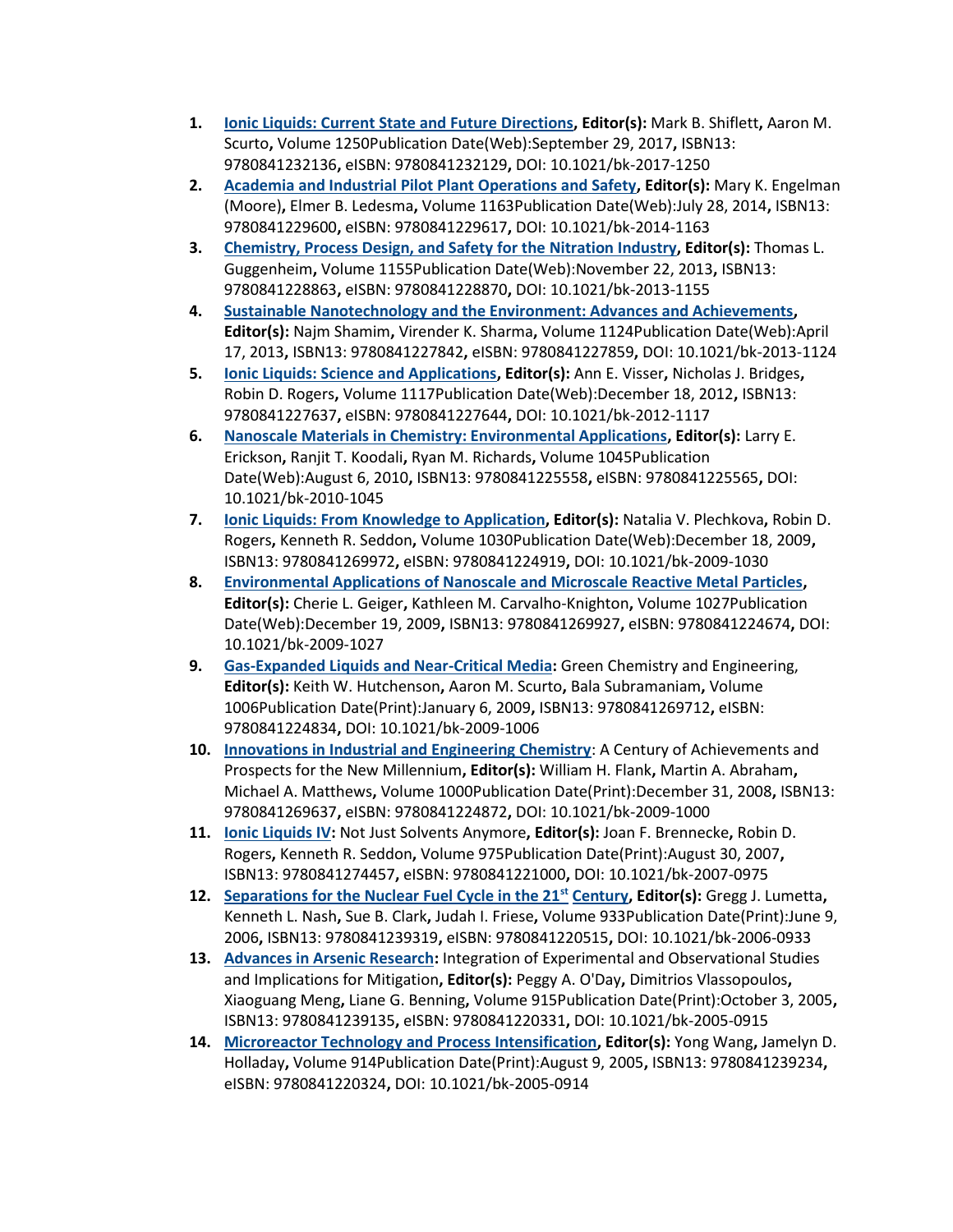- **15. [Ionic Liquids IIIB: Fundamentals, Progress, Challenges, and Opportunities:](https://pubs.acs.org/isbn/9780841238947)** Transformations and Processes, **Editor(s):** Robin D. Rogers**,** Kenneth R. Seddon**,** Volume 902Publication Date(Print):March 15, 2005**,** ISBN13: 9780841238947**,** eISBN: 9780841220201**,** DOI: 10.1021/bk-2005-0902
- **16. [Ionic Liquids III A: Fundamentals, Progress, Challenges, and Opportunities:](https://pubs.acs.org/isbn/9780841238930)** Properties and Structure, **Editor(s):** Robin D. Rogers**,** Kenneth R. Seddon**,** Volume 901Publication Date(Print):March 15, 2005**,** ISBN13: 9780841238930**,** eISBN: 9780841220195**,** DOI: 10.1021/bk-2005-0901
- **17. [Defense Applications of Nanomaterials,](https://pubs.acs.org/isbn/9780841238060) Editor(s):** Andrzej W. Miziolek**,** Shashi P. Karna**,**  J. Matthew Mauro**,** Richard A. Vaia**,** Volume 891Publication Date(Print):January 21, 2005**,** ISBN13: 9780841238060**,** eISBN: 9780841220041**,** DOI: 10.1021/bk-2005-0891
- **18. [Nanotechnology and the Environment:](https://pubs.acs.org/isbn/9780841238770)** Applications and Implications**, Editor(s):** Barbara Karn**,** Tina Masciangioli**,** Wei-xian Zhang**,** Vicki Colvin**,** Paul Alivisatos**,** Volume 890Publication Date(Print):December 14, 2004**,** ISBN13: 9780841238770**,** eISBN: 9780841220034**,** DOI: 10.1021/bk-2005-0890
- **19. [Agricultural Applications in Green Chemistry,](https://pubs.acs.org/isbn/9780841238282) Editor(s):** William M. Nelson**,** Volume 887Publication Date(Print):July 7, 2004**,** ISBN13: 9780841238282**,** eISBN: 9780841219991**,** DOI: 10.1021/bk-2004-0887
- **20. [Supercritical Carbon Dioxide:](https://pubs.acs.org/isbn/9780841238367)** Separations and Processes, **Editor(s):** Aravamudan S. Gopalan**,** Chien M. Wai**,** Hollie K. Jacobs**,** Volume 860Publication Date(Print):August 31, 2003**,** ISBN13: 9780841238367**,** eISBN: 9780841219656**,** DOI: 10.1021/bk-2003-0860
- **21. [Ionic Liquids as Green Solvents:](https://pubs.acs.org/isbn/9780841238565)** Progress and Prospects**, Editor(s):** Robin D. Rogers**,**  Kenneth R. Seddon**,** Volume 856Publication Date(Print):August 26, 2003**,** ISBN13: 9780841238565**,** eISBN: 9780841219618**,** DOI: 10.1021/bk-2003-0856
- **22. [Clean Solvents:](https://pubs.acs.org/isbn/9780841237797)** Alternative Media for Chemical Reactions and Processing**, Editor(s):** Martin A. Abraham**,** Luc Moens**,** Volume 819Publication Date(Print):May 24, 2002**,**  ISBN13: 9780841237797**,** eISBN: 9780841219182**,** DOI: 10.1021/bk-2002-0819
- **23. [Ionic Liquids:](https://pubs.acs.org/isbn/9780841237896)** Industrial Applications for Green Chemistry, **Editor(s):** Robin D. Rogers**,**  Kenneth R. Seddon**,** Volume 818Publication Date(Print):July 25, 2002**,** ISBN13: 9780841237896**,** eISBN: 9780841219175**,** DOI: 10.1021/bk-2002-0818
- **24. [Microfabricated Sensors:](https://pubs.acs.org/isbn/9780841237636)** Application of Optical Technology for DNA Analysis, **Editor(s):** Richard Kordal**,** Arthur Usmani**,** Wai Tak Law**,** Volume 815Publication Date(Print):March 20, 2002**,** ISBN13: 9780841237636**,** eISBN: 9780841219144**,** DOI: 10.1021/bk-2002-0815
- **25. [Nuclear Site Remediation:](https://pubs.acs.org/isbn/9780841237186)** First Accomplishments of the Environmental Management Science Program, **Editor(s):** P. Gary Eller**,** William R. Heineman**,** Volume 778Publication Date(Print):November 29, 2000**,** ISBN13: 9780841237186**,** eISBN: 9780841218413**,** DOI: 10.1021/bk-2001-0778
- **26. [Calixarenes for Separations,](https://pubs.acs.org/isbn/9780841236608) Editor(s):** Gregg J. Lumetta**,** Robin D. Rogers**,** Aravamudan S. Gopalan**,** Volume 757Publication Date(Print):July 20, 2000**,** ISBN13: 9780841236608**,**  eISBN: 9780841217881**,** DOI: 10.1021/bk-2000-0757
- **27. [Surfactant-Based Separations:](https://pubs.acs.org/isbn/9780841236189)** Science and Technology, **Editor(s):** John F. Scamehorn**,**  Jeffrey H. Harwell**,** Volume 740Publication Date(Print):November 16, 1999**,** ISBN13: 9780841236189**,** eISBN: 9780841217393**,** DOI: 10.1021/bk-2000-0740
- **28. [Spectroscopy of Superconducting Materials,](https://pubs.acs.org/isbn/9780841236097) Editor(s):** Eric Faulques**,** Volume 730Publication Date(Print):September 2, 1999**,** ISBN13: 9780841236097**,** eISBN: 9780841217232**,** DOI: 10.1021/bk-1999-0730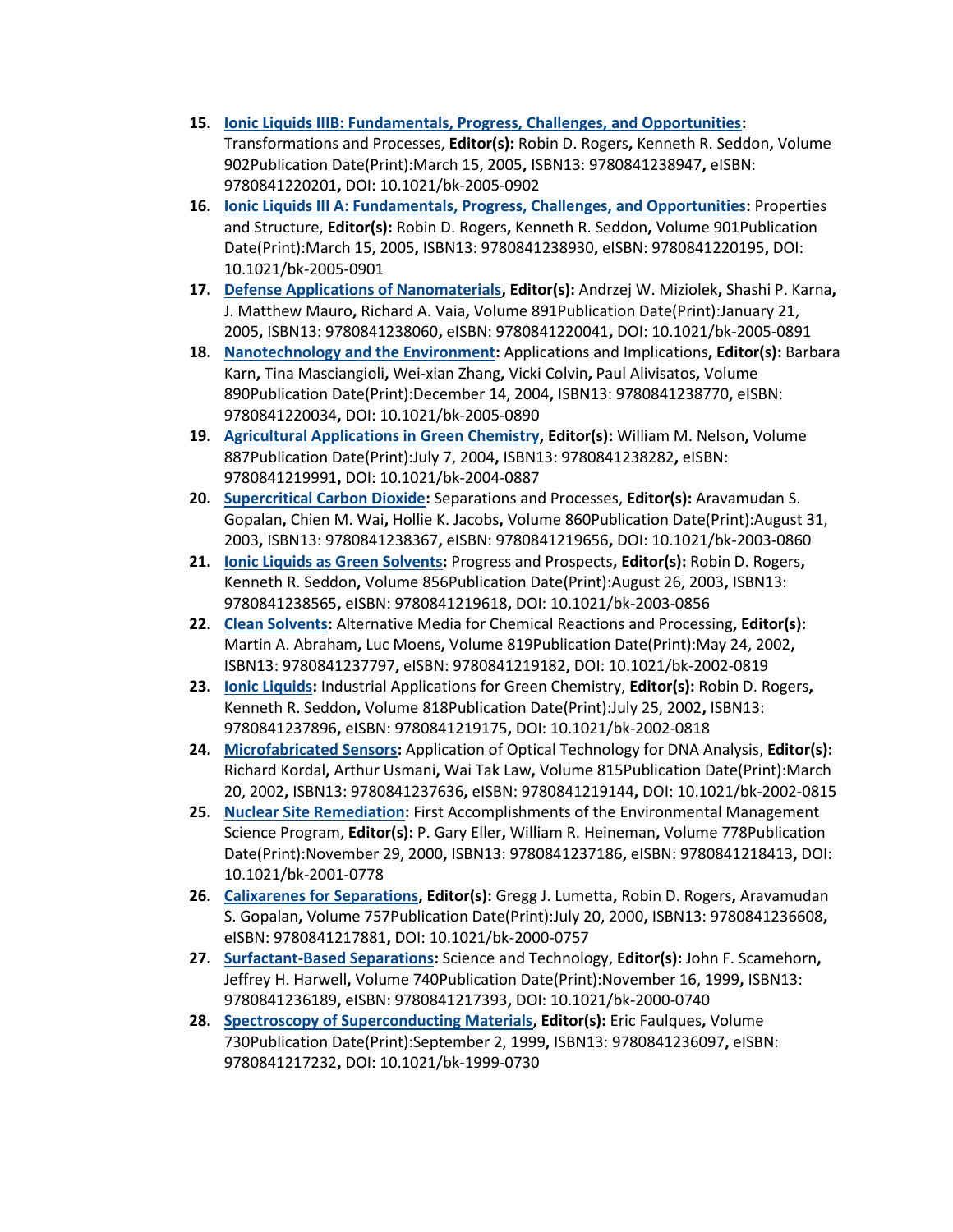- **29. [Inorganic Materials Synthesis:](https://pubs.acs.org/isbn/9780841236066)** New Directions for Advanced Materials, **Editor(s):** Charles H. Winter**,** David M. Hoffman**,** Volume 727Publication Date(Print):July 8, 1999**,**  ISBN13: 9780841236066**,** eISBN: 9780841217201**,** DOI: 10.1021/bk-1999-0727
- **30. [Solid-State NMR Spectroscopy of Inorganic Materials,](https://pubs.acs.org/isbn/9780841236028) Editor(s):** John J. Fitzgerald**,**  Volume 717Publication Date(Print):March 18, 1999**,** ISBN13: 9780841236028**,** eISBN: 9780841217058**,** DOI: 10.1021/bk-1999-0717
- **31. [Metal-Ion Separation and Preconcentration:](https://pubs.acs.org/isbn/9780841235946)** Progress and Opportunities, **Editor(s):** Andrew H. Bond**,** Mark L. Dietz**,** Robin D. Rogers**,** Volume 716Publication Date(Print):February 11, 1999**,** ISBN13: 9780841235946**,** eISBN: 9780841217041**,** DOI: 10.1021/bk-1999-0716
- **32. [Molecular and Ionic Recognition with Imprinted Polymers,](https://pubs.acs.org/isbn/9780841235748) Editor(s):** Richard A. Bartsch**,** Mizuo Maeda**,** Volume 703Publication Date(Print):May 7, 1998**,** ISBN13: 9780841235748**,** eISBN: 9780841216853**,** DOI: 10.1021/bk-1998-0703
- **33. [Polymers in Sensors:](https://pubs.acs.org/isbn/9780841235502)** Theory and Practice**, Editor(s):** Naim Akmal**,** Arthur M. Usmani**,**  Volume 690Publication Date(Print):April 17, 1998**,** ISBN13: 9780841235502**,** eISBN: 9780841216549**,** DOI: 10.1021/bk-1998-0690
- **34. [Supercritical Fluids:](https://pubs.acs.org/isbn/9780841235175)** Extraction and Pollution Prevention, **Editor(s):** Martin A. Abraham**,**  Aydin K. Sunol**,** Volume 670Publication Date(Print):October 1, 1997**,** ISBN13: 9780841235175**,** eISBN: 9780841216341**,** DOI: 10.1021/bk-1997-0670
- **35. [Humic and Fulvic Acids:](https://pubs.acs.org/isbn/9780841234680)** Isolation, Structure, and Environmental Role**, Editor(s):** Jeffrey S. Gaffney**,** Nancy A. Marley**,** Sue B. Clark**,** Volume 651Publication Date(Print):November 14, 1996**,** ISBN13: 9780841234680**,** eISBN: 9780841216006**,** DOI: 10.1021/bk-1996-0651
- **36. [Chemical Separations with Liquid Membranes,](https://pubs.acs.org/isbn/9780841234475) Editor(s):** Richard A. Bartsch**,** J. Douglas Way**,** Volume 642Publication Date(Print):May 5, 1996**,** ISBN13: 9780841234475**,** eISBN: 9780841215917**,** DOI: 10.1021/bk-1996-0642
- **37. [Nitration:](https://pubs.acs.org/isbn/9780841233935)** Recent Laboratory and Industrial Developments, **Editor(s):** Lyle F. Albright**,**  Richard V. C. Carr**,** Robert J. Schmitt**,** Volume 623Publication Date(Print):April 24, 1996**,**  ISBN13: 9780841233935**,** eISBN: 9780841215689**,** DOI: 10.1021/bk-1996-0623
- **38. [Materials Chemistry:](https://pubs.acs.org/isbn/9780841228092)** An Emerging Discipline, **Editor(s):** Leonard V. Interrante**,** Lawrence A. Caspar**,** Arthur B. Ellis**.** Volume 245Publication Date(Print):May 5, 1995**,** ISBN13: 9780841228092**,** eISBN: 9780841224308**,** DOI: 10.1021/ba-1995-0245
- **39. [Emerging Technologies in Hazardous Waste Management V,](https://pubs.acs.org/isbn/9780841233225) Editor(s):** D. William Tedder**,** Frederick G. Pohland**,** Volume 607Publication Date(Print):November 9, 1995**,**  ISBN13: 9780841233225**,** eISBN: 9780841215320**,** DOI: 10.1021/bk-1995-0607
- **40. [Diagnostic Biosensor Polymers,](https://pubs.acs.org/isbn/9780841229082) Editor(s):** Arthur M. Usmani**,** Naim Akmal**,** Volume 556Publication Date(Print):May 5, 1994**,** ISBN13: 9780841229082**,** eISBN: 9780841214545**,** DOI: 10.1021/bk-1994-0556
- **41. [Emerging Technologies in Hazardous Waste Management IV,](https://pubs.acs.org/isbn/9780841228573) Editor(s):** D. William Tedder**,** Frederick G. Pohland**,** Volume 554Publication Date(Print):March 10, 1994**,**  ISBN13: 9780841228573**,** eISBN: 9780841214354**,** DOI: 10.1021/bk-1994-0554
- **42. [Environmental Catalysis,](https://pubs.acs.org/isbn/9780841228511) Editor(s):** John N. Armor**,** Volume 552Publication Date(Print):February 23, 1994**,** ISBN13: 9780841228511**,** eISBN: 9780841214248**,** DOI: 10.1021/bk-1994-0552
- **43. [Beer and Wine Production:](https://pubs.acs.org/isbn/9780841227248)** Analysis, Characterization, and Technological Advances, **Editor(s):** Barry H. Gump**,** David J. Pruett**,** Volume 536Publication Date(Print):August 23, 1993**,** ISBN13: 9780841227248**,** eISBN: 9780841213920**,** DOI: 10.1021/bk-1993-0536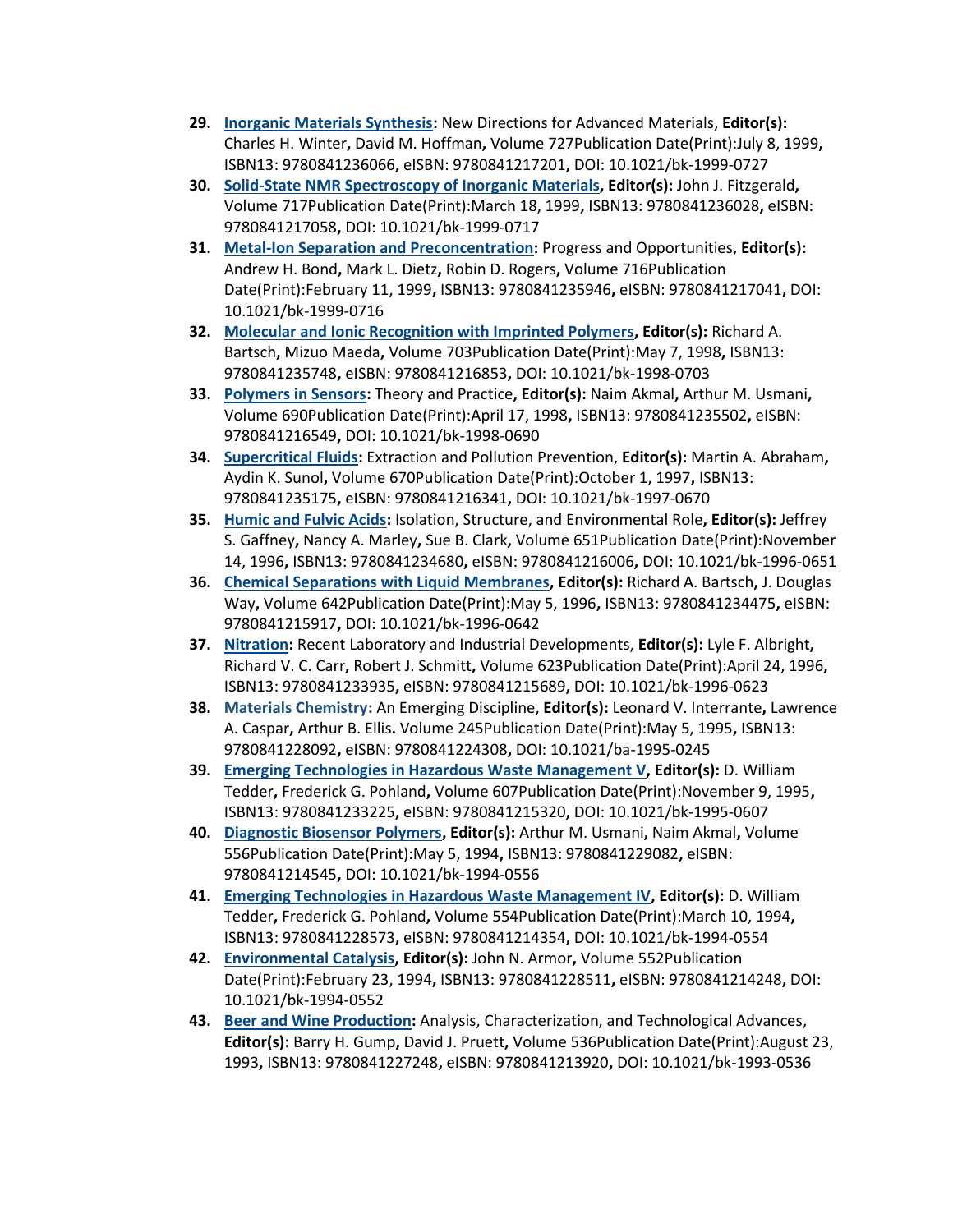- **44. [Emerging Technologies in Hazardous Waste Management III,](https://pubs.acs.org/isbn/9780841225305) Editor(s):** D. William Tedder**,** Frederick G. Pohland**,** Volume 518Publication Date(Print):February 22, 1993**,**  ISBN13: 9780841225305**,** eISBN: 9780841213746**,** DOI: 10.1021/bk-1993-0518
- **45. [Selectivity in Catalysis,](https://pubs.acs.org/isbn/9780841225190) Editor(s):** Mark E. Davis**,** Steven L. Suib**,** Volume 517Publication Date(Print):May 5, 1993**,** ISBN13: 9780841225190**,** eISBN: 9780841213739**,** DOI: 10.1021/bk-1993-0517
- **46. [Environmental Remediation:](https://pubs.acs.org/isbn/9780841224797)** Removing Organic and Metal Ion Pollutants, **Editor(s):** G. F. Vandegrift**,** D. T. Reed**,** I. R. Tasker**,** Volume 509Publication Date(Print):October 27, 1992**,** ISBN13: 9780841224797**,** eISBN: 9780841213654**,** DOI: 10.1021/bk-1992-0509
- **47. [Phosphorus Chemistry:](https://pubs.acs.org/isbn/9780841222137)** Developments in American Science, **Editor(s):** Edward N. Walsh**,**  Edward J. Griffith**,** Robert W. Parry**,** Louis D. Quin**,** Volume 486Publication Date(Print):April 7, 1992**,** ISBN13: 9780841222137**,** eISBN: 9780841213425**,** DOI: 10.1021/bk-1992-0486
- **48. [Partnerships in Chemical Research and Education,](https://pubs.acs.org/isbn/9780841221734) Editor(s):** James E. McEvoy**,** Volume 478Publication Date(Print):November 18, 1992**,** ISBN13: 9780841221734**,** eISBN: 9780841213340**,** DOI: 10.1021/bk-1992-0478
- **49. [Homogeneous Transition Metal Catalyzed Reactions.](https://pubs.acs.org/isbn/9780841220072) Editor(s):** William R. Moser**,**  Donald W. Slocum**,** Volume 230Publication Date(Print):March 1, 1992**,** ISBN13: 9780841220072**,** eISBN: 9780841224124**,** DOI: 10.1021/ba-1992-0230
- **50. [Emerging Technologies in Hazardous Waste Management II,](https://pubs.acs.org/isbn/9780841221024) Editor(s):** D. William Tedder**,** Frederick G. Pohland**,** Volume 468Publication Date(Print):August 2, 1991**,**  ISBN13: 9780841221024**,** eISBN: 9780841213241**,** DOI: 10.1021/bk-1991-0468
- **51. [Cell Separation Science and Technology,](https://pubs.acs.org/isbn/9780841220904) Editor(s):** Dhinakar S. Kompala**,** Paul Todd**,**  Volume 464Publication Date(Print):June 10, 1991**,** ISBN13: 9780841220904**,** eISBN: 9780841213203**,** DOI: 10.1021/bk-1991-0464
- **52. [Surface Reactive Peptides and Polymers:](https://pubs.acs.org/isbn/9780841218864)** Discovery and Commercialization**, Editor(s):** C. Steven Sikes**,** A. P. Wheeler**,** Volume 444Publication Date(Print):November 26, 1991**,**  ISBN13: 9780841218864**,** eISBN: 9780841213005**,** DOI: 10.1021/bk-1991-0444
- **53. [Novel Materials in Heterogeneous Catalysis,](https://pubs.acs.org/isbn/9780841218635) Editor(s):** R. Terry K. Baker**,** Larry L. Murrell**,** Volume 437Publication Date(Print):September 21, 1990**,** ISBN13: 9780841218635**,** eISBN: 9780841212930**,** DOI: 10.1021/bk-1990-0437
- **54. [Emerging Technologies in Hazardous Waste Management,](https://pubs.acs.org/isbn/9780841217478) Editor(s):** D. William Tedder**,**  Frederick G. Pohland**,** Volume 422Publication Date(Print):March 8, 1990**,** ISBN13: 9780841217478**,** eISBN: 9780841212787**,** DOI: 10.1021/bk-1990-0422
- **55. [Downstream Processing and Bioseparation:](https://pubs.acs.org/isbn/9780841217386)** Recovery and Purification of Biological Products**, Editor(s):** Jean-François P. Hamel**,** Jean B. Hunter**,** Subhas K. Sikdar**,** Volume 419Publication Date(Print):January 24, 1990**,** ISBN13: 9780841217386**,** eISBN: 9780841212756**,** DOI: 10.1021/bk-1990-0419
- **56. [Biocatalysis and Biomimetics,](https://pubs.acs.org/isbn/9780841216112) Editor(s):** James D. Burrington**,** Douglas S. Clark**,** Volume 392Publication Date(Print):April 9, 1989**,** ISBN13: 9780841216112**,** eISBN: 9780841212435**,** DOI: 10.1021/bk-1989-0392
- **57. [Perspectives in Molecular Sieve Science,](https://pubs.acs.org/isbn/9780841214767) Editor(s):** William H. Flank**,** Thaddeus E. Whyte, Jr.**,** Volume 368Publication Date(Print):May 27, 1988**,** ISBN13: 9780841214767**,**  eISBN: 9780841212176**,** DOI: 10.1021/bk-1988-0368
- **58. [Supercomputer Research in Chemistry and Chemical Engineering,](https://pubs.acs.org/isbn/9780841214309) Editor(s):** Klavs F. Jensen**,** Donald G. Truhlar**,** Volume 353Publication Date(Print):October 22, 1987**,**  ISBN13: 9780841214309**,** eISBN: 9780841211988**,** DOI: 10.1021/bk-1987-0353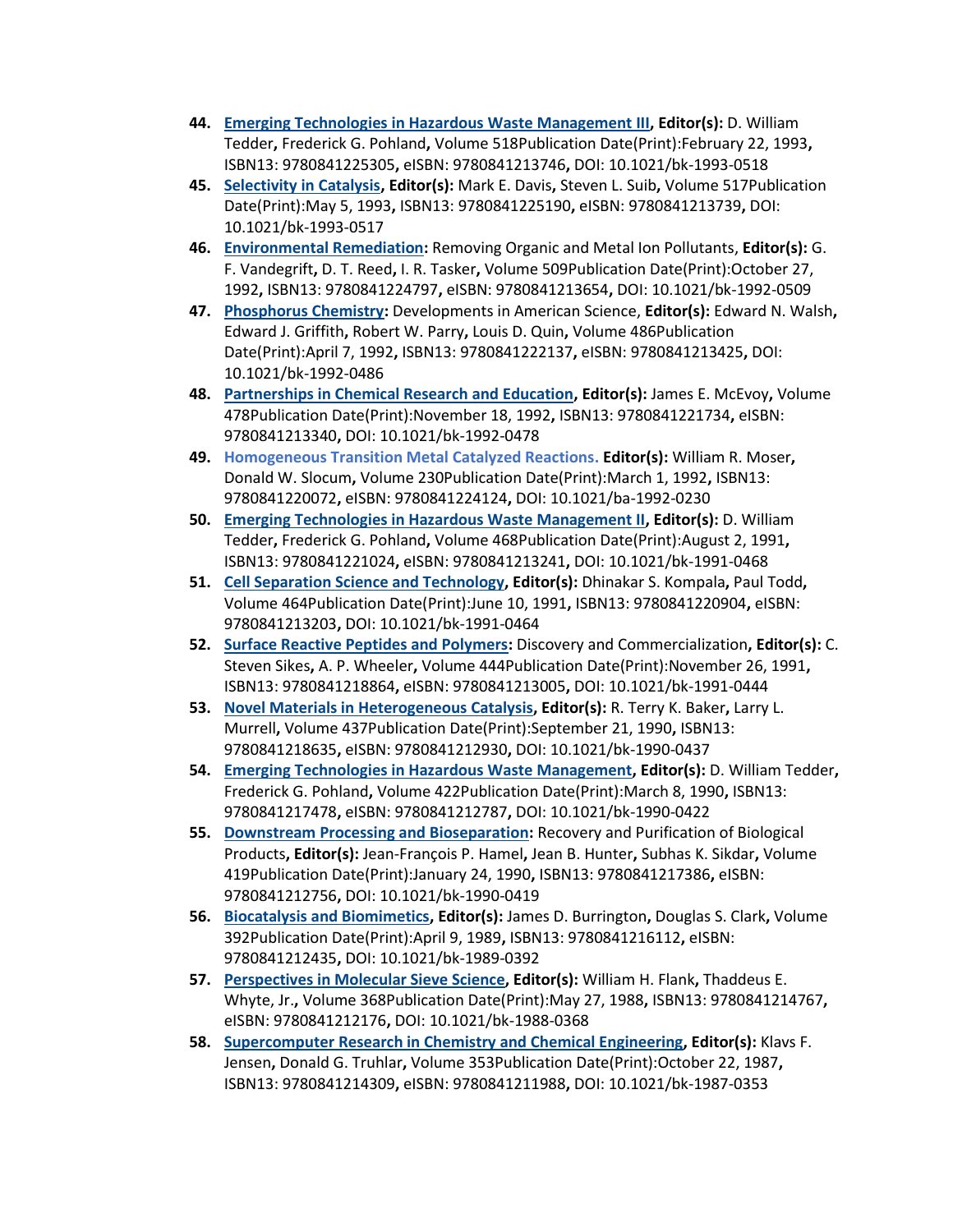- **59. [Controlled-Release Technology:](https://pubs.acs.org/isbn/9780841214132)** Pharmaceutical Applications, **Editor(s):** Ping I. Lee**,**  William R. Good**,** Volume 348Publication Date(Print):September 4, 1987**,** ISBN13: 9780841214132**,** eISBN: 9780841211919**,** DOI: 10.1021/bk-1987-0348
- **60. [Materials Degradation Caused by Acid Rain,](https://pubs.acs.org/isbn/9780841209886) Editor(s):** Robert Baboian**,** Volume 318Publication Date(Print):September 25, 1986**,** ISBN13: 9780841209886**,** eISBN: 9780841211551**,** DOI: 10.1021/bk-1986-0318
- **61. [Equations of State:](https://pubs.acs.org/isbn/9780841209589)** Theories and Applications**, Editor(s):** K. C. Chao**,** Robert L. Robinson, Jr.**,** Volume 300Publication Date(Print):March 24, 1986**,** ISBN13: 9780841209589**,** eISBN: 9780841211322**,** DOI: 10.1021/bk-1986-0300
- **62. [Strong Metal-Support Interactions,](https://pubs.acs.org/isbn/9780841209558) Editor(s):** R. T. K. Baker**,** S. J. Tauster**,** J. A. Dumesic**,**  Volume 298Publication Date(Print):February 10, 1986**,** ISBN13: 9780841209558**,** eISBN: 9780841211308**,** DOI: 10.1021/bk-1986-0298
- **63. [Microelectronics Processing: Inorganic Materials Characterization,](https://pubs.acs.org/isbn/9780841209343) Editor(s):** Lawrence A. Casper**,** Volume 295Publication Date(Print):January 28, 1986**,** ISBN13: 9780841209343**,** eISBN: 9780841211278**,** DOI: 10.1021/bk-1986-0295
- **64. [Integrated Circuits: Chemical and Physical Processing,](https://pubs.acs.org/isbn/9780841209404) Editor(s):** Pieter Stroeve**,** Volume 290Publication Date(Print):October 2, 1985**,** ISBN13: 9780841209404**,** eISBN: 9780841211223**,** DOI: 10.1021/bk-1985-0290
- **65.** [Chemical Process Hazard Review,](https://pubs.acs.org/isbn/9780841209022) **Editor(s):** John M. Hoffmann, Daniel C. Maser, Volume 274Publication Date(Print):March 14, 1985, ISBN13: 9780841209022, eISBN: 9780841211056, DOI: 10.1021/bk-1985-0274
- **66. [Reverse Osmosis and Ultrafiltration,](https://pubs.acs.org/isbn/9780841209213) Editor(s):** S. Sourirajan**,** Takeshi Matsuura**,** Volume 281Publication Date(Print):January 1, 1985**,** ISBN13: 9780841209213**,** eISBN: 9780841225763**,** DOI: 10.1021/bk-1985-0281
- **67. Macro- [and Microemulsions:](https://pubs.acs.org/isbn/9780841208964)** Theory and Applications, **Editor(s):** Dinesh O. Shah**,**  Volume 272Publication Date(Print):March 27, 1985**,** ISBN13: 9780841208964**,** eISBN: 9780841211025**,** DOI: 10.1021/bk-1985-0272
- **68. [Catalytic Materials: Relationship Between Structure and Reactivity,](https://pubs.acs.org/isbn/9780841208315) Editor(s):** Thaddeus E. Whyte, Jr.**,** Ralph A. Dalla Betta**,** Eric G. Derouane**,** R. T. K. Baker**,** Volume 248Publication Date(Print):April 5, 1984**,** ISBN13: 9780841208315**,** eISBN: 9780841210769**,** DOI: 10.1021/bk-1984-0248
- **69. [Geochemical Behavior of Disposed Radioactive Waste,](https://pubs.acs.org/isbn/9780841208278) Editor(s):** G. Scott Barney, James D. Navratil, Wallace W. Schulz**,** Volume 246Publication Date(Print):March 8, 1984**,**  ISBN13: 9780841208278**,** eISBN: 9780841210745**,** DOI: 10.1021/bk-1984-0246
- **70. [Chemical and Catalytic Reactor Modeling,](https://pubs.acs.org/isbn/9780841208155) Editor(s):** Milorad P. Duduković**,** Patrick L. Mills**,** Volume 237Publication Date(Print):December 9, 1984**,** ISBN13: 9780841208155**,**  eISBN: 9780841210653**,** DOI: 10.1021/bk-1984-0237
- **71. [The Chemistry of Combustion Processes,](https://pubs.acs.org/isbn/9780841208346) Editor(s):** Thompson M. Sloane**,** Volume 249Publication Date(Print):April 16, 1983**,** ISBN13: 9780841208346**,** eISBN: 9780841210776**,** DOI: 10.1021/bk-1983-0249
- **72. [Industrial Gas Separations,](https://pubs.acs.org/isbn/9780841207806) Editor(s):** Thaddeus E. Whyte, Jr.**,** Carmen M. Yon**,** Earl H. Wagener**,** Volume 223Publication Date(Print):June 16, 1983**,** ISBN13: 9780841207806**,**  eISBN: 9780841210509**,** DOI: 10.1021/bk-1983-0223
- **73. [TSCA's Impact on Society and Chemical Industry,](https://pubs.acs.org/isbn/9780841207660) Editor(s):** George W. Ingle**,** Volume 213Publication Date(Print):May 1, 1983**,** ISBN13: 9780841207660**,** eISBN: 9780841210288**,** DOI: 10.1021/bk-1983-0213
- **74. [Foundations of Biochemical Engineering:](https://pubs.acs.org/isbn/9780841207523)** Kinetics and Thermodynamics in Biological Systems**, Editor(s):** Harvey W. Blanch**,** E. Terry Papoutsakis**,** Gregory Stephanopoulos**,**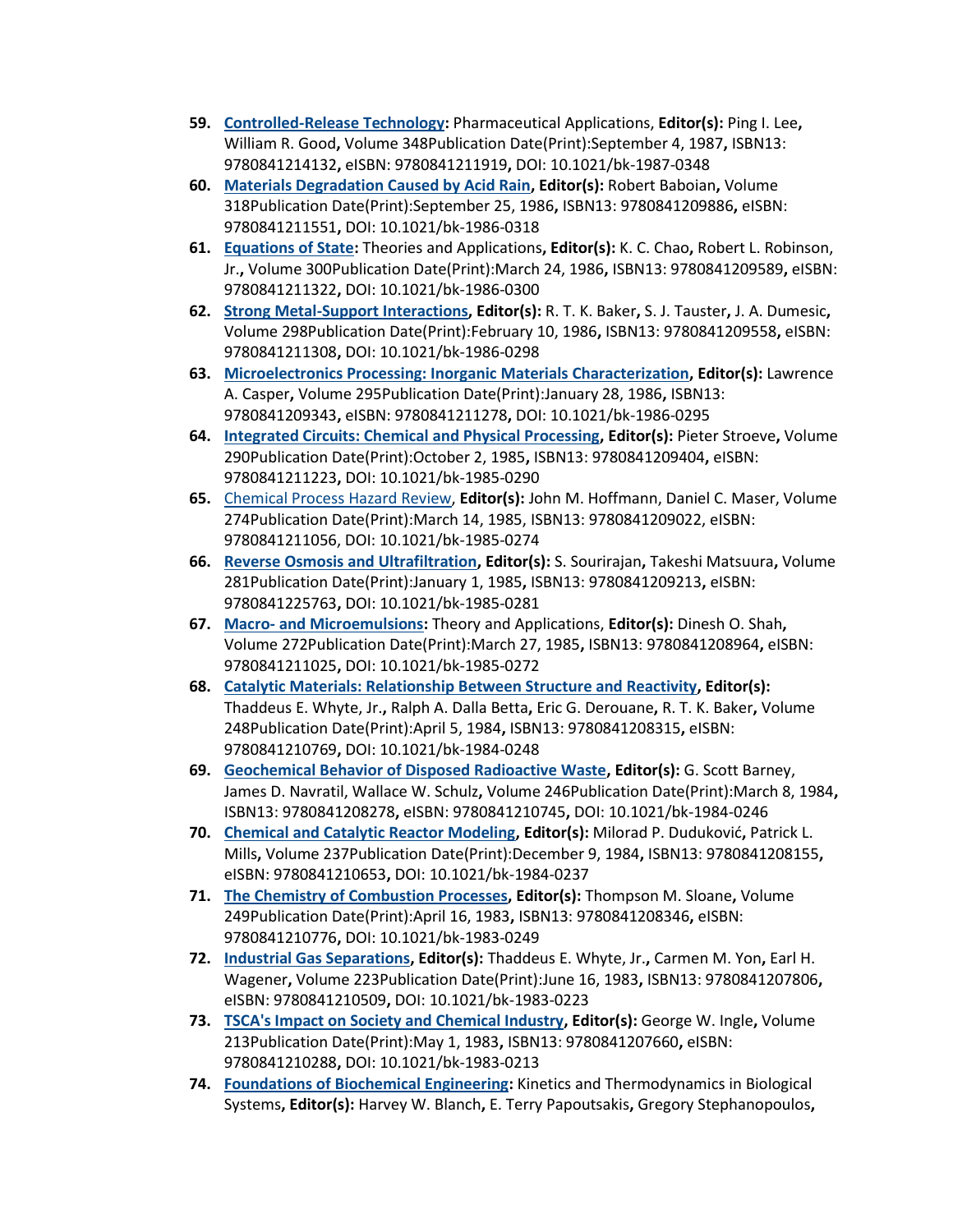Volume 207Publication Date(Print):January 18, 1983**,** ISBN13: 9780841207523**,** eISBN: 9780841210110**,** DOI: 10.1021/bk-1983-0207

- **75. [Coke Formation on Metal Surfaces,](https://pubs.acs.org/isbn/9780841207455) Editor(s):** Lyle F. Albright**,** R. T. K. Baker**,** Volume 202Publication Date(Print):October 25, 1983**,** ISBN13: 9780841207455**,** eISBN: 9780841209848**,** DOI: 10.1021/bk-1983-0202
- **76. [Molecular-Based Study of Fluids,](https://pubs.acs.org/isbn/9780841207202) Editor(s):** J. M. Haile G. A. Mansoori**,** Volume 204Publication Date(Print):June 1, 1983**,** ISBN13: 9780841207202**,** eISBN: 9780841223868**,** DOI: 10.1021/ba-1983-0204
- **77. [Industrial Applications of Surface Analysis,](https://pubs.acs.org/isbn/9780841207356) Editor(s):** Lawrence A. Casper**,** Cedric J. Powell**,** Volume 199Publication Date(Print):September 22, 1982**,** ISBN13: 9780841207356**,** eISBN: 9780841209411**,** DOI: 10.1021/bk-1982-0199
- **78. [Chemical Reaction Engineering](https://pubs.acs.org/isbn/9780841207325)—Boston, Editor(s):** James Wei**,** Christos Georgakis**,**  Volume 196Publication Date(Print):September 16, 1982**,** ISBN13: 9780841207325**,**  eISBN: 9780841209206**,** DOI: 10.1021/bk-1982-0196
- **79. [Soluble Silicates,](https://pubs.acs.org/isbn/9780841207301) Editor(s):** James S. Falcone, Jr.**,** Volume 194Publication Date(Print):June 1, 1982**,** ISBN13: 9780841207301**,** eISBN: 9780841209015**,** DOI: 10.1021/bk-1982-0194
- **80. [Flue Gas Desulfurization,](https://pubs.acs.org/isbn/9780841207226) Editor(s):** John L. Hudson**,** Gary T. Rochelle**,** Volume 188Publication Date(Print):July 1, 1982**,** ISBN13: 9780841207226**,** eISBN: 9780841208810**,** DOI: 10.1021/bk-1982-0188
- **81. [Sulfur: New Sources and Uses,](https://pubs.acs.org/isbn/9780841207134) Editor(s):** Michael E. D. Raymont**,** Volume 183Publication Date(Print):March 29, 1982**,** ISBN13: 9780841207134**,** eISBN: 9780841208766**,** DOI: 10.1021/bk-1982-0183
- **82. [Chemical Reactors,](https://pubs.acs.org/isbn/9780841206588) Editor(s):** H. Scott Fogler**,** Volume 168Publication Date(Print):September 21, 1981**,** ISBN13: 9780841206588**,** eISBN: 9780841208445**,** DOI: 10.1021/bk-1981-0168
- **83. [Industrial Applications of Rare Earth Elements,](https://pubs.acs.org/isbn/9780841206410) Editor(s):** Karl A. Gschneidner, Jr.**,**  Volume 164Publication Date(Print):September 3, 1981**,** ISBN13: 9780841206410**,** eISBN: 9780841208377**,** DOI: 10.1021/bk-1981-0164
- **84. [Transplutonium Elements](https://pubs.acs.org/isbn/9780841206380)—Production and Recovery, Editor(s):** James D. Navratil**,**  Wallace W. Schulz**,** Volume 161Publication Date(Print):July 20, 1981**,** ISBN13: 9780841206380**,** eISBN: 9780841208308**,** DOI: 10.1021/bk-1981-0161
- **85. [Monohydric Alcohols:](https://pubs.acs.org/isbn/9780841206373)** Manufacture, Applications, and Chemistry, **Editor(s):** Edward J. Wickson**,** Volume 159Publication Date(Print):June 15, 1981**,** ISBN13: 9780841206373**,**  eISBN: 9780841208124**,** DOI: 10.1021/bk-1981-0159
- **86. [Wine Production Technology in the United States,](https://pubs.acs.org/isbn/9780841205963) Editor(s):** Maynard A. Amerine**,**  Volume 145Publication Date(Print):March 25, 1981**,** ISBN13: 9780841205963**,** eISBN: 9780841207622**,** DOI: 10.1021/bk-1981-0145
- **87. [Adsorption and Ion Exchange with Synthetic Zeolites:](https://pubs.acs.org/isbn/9780841205826)** Principles and Practice, **Editor(s):** William H. Flank**,** Volume 135Publication Date(Print):August 15, 1980**,** ISBN13: 9780841205826**,** eISBN: 9780841207103**,** DOI: 10.1021/bk-1980-0135
- **88. [Innovation and U.S. Research](https://pubs.acs.org/isbn/9780841205611)**: Problems and Recommendations, **Editor(s):** W. Novis Smith**,** Charles F. Larson**,** Volume 129Publication Date(Print):August 8, 1980**,** ISBN13: 9780841205611**,** eISBN: 9780841206960**,** DOI: 10.1021/bk-1980-0129
- **89. [Computer Applications to Chemical Engineering:](https://pubs.acs.org/isbn/9780841205499)** Process Design and Simulation**, Editor(s):** Robert G. Squires**,** G. V. Reklaitis**,** Volume 124Publication Date(Print):May 30, 1980**,** ISBN13: 9780841205499**,** eISBN: 9780841206915**,** DOI: 10.1021/bk-1980-0124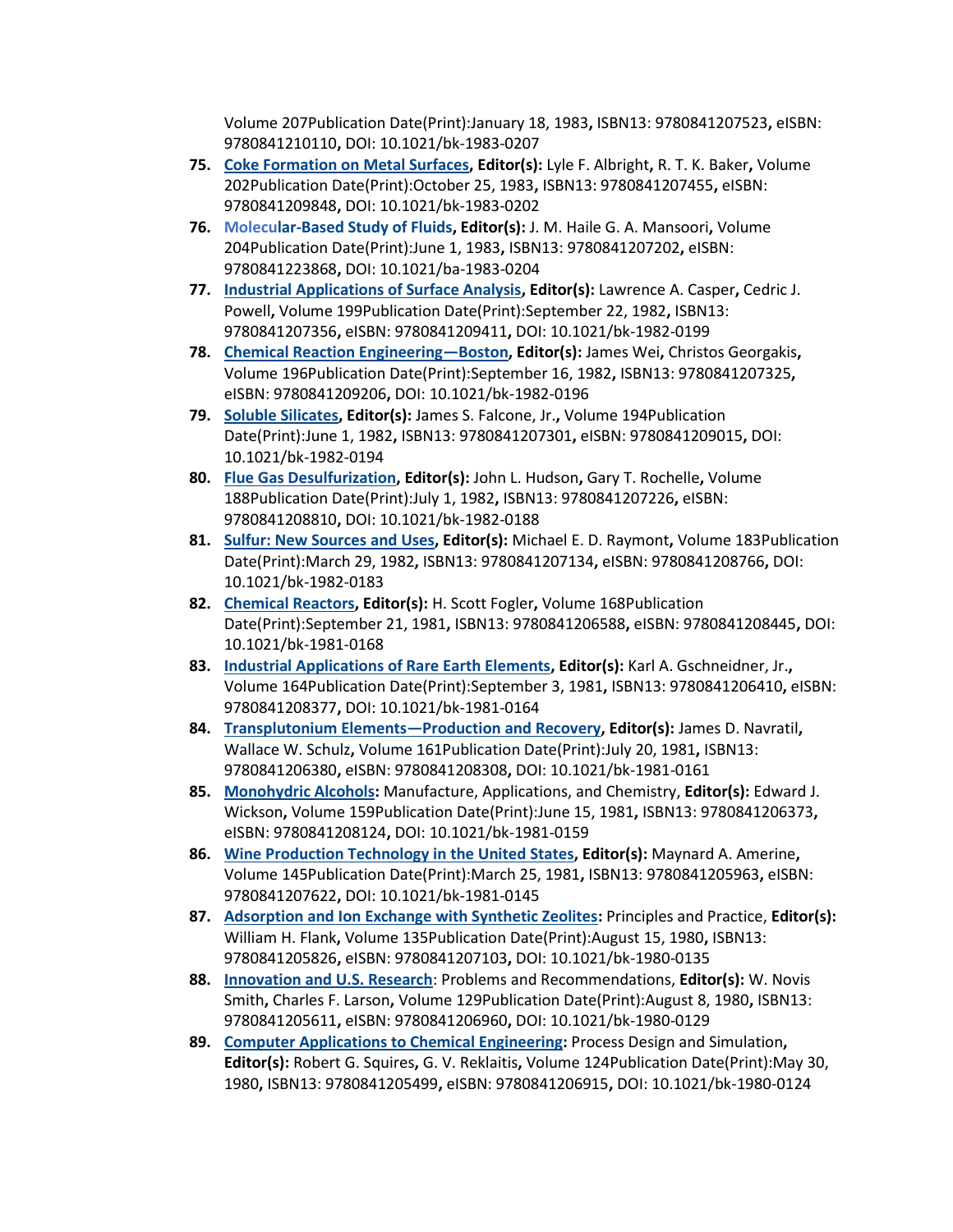- **90. [Thermodynamics: Second Law Analysis,](https://pubs.acs.org/isbn/9780841205413) Editor(s):** Richard A. Gaggioli**,** Volume 122Publication Date(Print):May 28, 1980**,** ISBN13: 9780841205413**,** eISBN: 9780841206878**,** DOI: 10.1021/bk-1980-0122
- **91. [Actinide Separations,](https://pubs.acs.org/isbn/9780841205277) Editor(s):** James D. Navratil**,** Wallace W. Schulz**,** Volume 117Publication Date(Print):April 16, 1980**,** ISBN13: 9780841205277**,** eISBN: 9780841206823**,** DOI: 10.1021/bk-1980-0117
- **92. [Hydrogen: Production and Marketing,](https://pubs.acs.org/isbn/9780841205222) Editor(s):** W. Novis Smith**,** Joseph G. Santangelo**,**  Volume 116Publication Date(Print):March 26, 1980**,** ISBN13: 9780841205222**,** eISBN: 9780841206816**,** DOI: 10.1021/bk-1980-0116
- **93. [History of Chemical Engineering,](https://pubs.acs.org/isbn/9780841205123) Editor(s):** William F. Furter**,** Volume 190Publication Date(Print):June 1, 1980**,** ISBN13: 9780841205123**,** eISBN: 9780841223721**,** DOI: 10.1021/ba-1980-0190
- **94. [Coal Conversion Technology:](https://pubs.acs.org/isbn/9780841205161)** Problems and Solutions, **Editor(s):** Arnold H. Pelofsky**,**  Volume 110Publication Date(Print):November 21, 1979**,** ISBN13: 9780841205161**,**  eISBN: 9780841206755**,** DOI: 10.1021/bk-1979-0110
- **95. [Federal Regulation and Chemical Innovation,](https://pubs.acs.org/isbn/9780841205116) Editor(s):** Christopher T. Hill**,** Volume 109Publication Date(Print):September 5, 1979**,** ISBN13: 9780841205116**,** eISBN: 9780841206748**,** DOI: 10.1021/bk-1979-0109
- **96. [Federal R&D and Scientific Innovation,](https://pubs.acs.org/isbn/9780841205079) Editor(s):** Leonard A. Ault**,** W. Novis Smith**,**  Volume 105Publication Date(Print):July 6, 1979**,** ISBN13: 9780841205079**,** eISBN: 9780841206571**,** DOI: 10.1021/bk-1979-0105
- **97. Equations of [State in Engineering and Research,](https://pubs.acs.org/isbn/9780841205000) Editor(s):** Kwang Chu Chao**,** Robert L. Robinson, Jr.**,** Volume 182Publication Date(Print):December 1, 1979**,** ISBN13: 9780841205000**,** eISBN: 9780841223646**,** DOI: 10.1021/ba-1979-0182
- **98. [Thermodynamic Behavior of Electrolytes in Mixed Solvents](https://pubs.acs.org/isbn/9780841204287)—II, Editor(s):** William F. Furter**,** Volume 177Publication Date(Print):June 1, 1979**,** ISBN13: 9780841204287**,**  eISBN: 9780841223585**,** DOI: 10.1021/ba-1979-0177
- **99. [Monitoring Toxic Substances,](https://pubs.acs.org/isbn/9780841204805) Editor(s):** Dennis Schuetzle**,** Volume 94Publication Date(Print):March 13, 1979**,** ISBN13: 9780841204805**,** eISBN: 9780841206175**,** DOI: 10.1021/bk-1979-0094
- **100. [New Uses of Sulfur](https://pubs.acs.org/isbn/9780841203914)—II, Editor(s):** Douglas J. Bourne**,** Volume 165Publication Date(Print):March 1, 1978**,** ISBN13: 9780841203914**,** eISBN: 9780841223462**,** DOI: 10.1021/ba-1978-0165
- **101. [Patent Policy:](https://pubs.acs.org/isbn/9780841204546)** Government, Academic, and Industry Concepts**, Editor(s):** Willard Marcy**,**  Volume 81Publication Date(Print):June 1, 1978**,** ISBN13: 9780841204546**,** eISBN: 9780841205734**,** DOI: 10.1021/bk-1978-0081
- **102. [Industrial and Laboratory Pyrolyses,](https://pubs.acs.org/isbn/9780841203372) Editor(s):** Lyle F. Albright**,** Billy L. Crynes**,** Volume 32Publication Date(Print):June 1, 1976**,** ISBN13: 9780841203372**,** eISBN: 9780841203129**,** DOI: 10.1021/bk-1976-0032
- **103. [Industrial and Laboratory Nitrations,](https://pubs.acs.org/isbn/9780841203068) Editor(s):** Lyle F. Albright**,** Carl Hanson**,** Volume 22Publication Date(Print):June 1, 1976**,** ISBN13: 9780841203068**,** eISBN: 9780841202597**,** DOI: 10.1021/bk-1976-0022
- 104. **[Petroleum Derived Carbons,](https://pubs.acs.org/isbn/9780841203051) Editor(s):** Marvin L. Deviney**,** Thomas M. O'Grady**,** Volume 21Publication Date(Print):June 1, 1976**,** ISBN13: 9780841203051**,** eISBN: 9780841202542**,** DOI: 10.1021/bk-1976-0021
- **105. [Thermodynamic Behavior of Electrolytes in Mixed Solvents,](https://pubs.acs.org/isbn/9780841203020) Editor(s):** William F. Furter**,**  Volume 155Publication Date(Print):June 1, 1976**,** ISBN13: 9780841203020**,** eISBN: 9780841223363**,** DOI: 10.1021/ba-1976-0155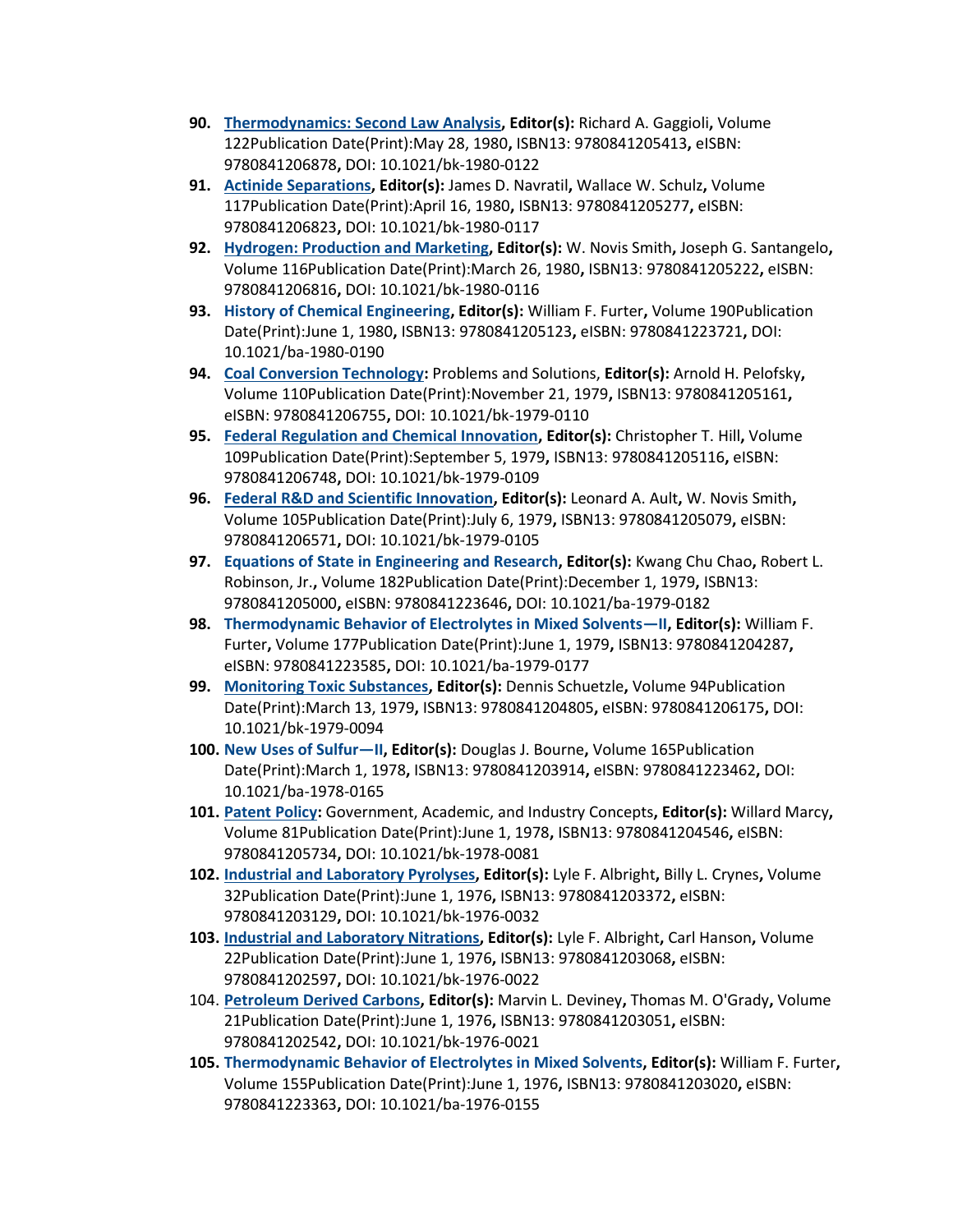- **106. [Catalysts for the Control of Automotive Pollutants,](https://pubs.acs.org/isbn/9780841202191) Editor(s):** James E. McEvoy**,** Volume 143Publication Date(Print):August 1, 1975**,** ISBN13: 9780841202191**,** eISBN: 9780841223240**,** DOI: 10.1021/ba-1975-0143
- **107. [Copolymers, Polyblends, and Composites,](https://pubs.acs.org/isbn/9780841202146) Editor(s):** Norbert A. J. Platzer**,** Volume 142Publication Date(Print):June 1, 1975**,** ISBN13: 9780841202146**,** eISBN: 9780841223233**,** DOI: 10.1021/ba-1975-0142
- **108. [New Uses of Sulfur,](https://pubs.acs.org/isbn/9780841202184) Editor(s):** James R. West**,** Volume 140Publication Date(Print):September 1, 1975**,** ISBN13: 9780841202184**,** eISBN: 9780841223219**,** DOI: 10.1021/ba-1975-0140
- **109. [Sulfur Removal and Recovery:](https://pubs.acs.org/isbn/9780841202177)** from Industrial Processes, **Editor(s):** John B. Pfeiffer**,**  Volume 139Publication Date(Print):April 1, 1975**,** ISBN13: 9780841202177**,** eISBN: 9780841223202**,** DOI: 10.1021/ba-1975-0139
- **110. [Homogeneous Catalysis](https://pubs.acs.org/isbn/9780841202016)—II, Editor(s):** Denis Forster**,** James F. Roth**,** Volume 132Publication Date(Print):June 1, 1974**,** ISBN13: 9780841202016**,** eISBN: 9780841223134**,** DOI: 10.1021/ba-1974-0132
- **111. [Homogeneous Catalysis:](https://pubs.acs.org/isbn/9780841200715)** Industrial Applications and Implications, **Editor(s):** B. J. Luberoff**,** Volume 70Publication Date(Print):June 1, 1974**,** ISBN13: 9780841200715**,**  eISBN: 9780841222502**,** DOI: 10.1021/ba-1968-0070
- 112. **[Extractive and Azeotropic Distillation,](https://pubs.acs.org/isbn/9780841201576) Editor(s):** Dimitrios P. Tassios**,** Volume 115Publication Date(Print):August 1, 1974**,** ISBN13: 9780841201576**,** eISBN: 9780841222953**,** DOI: 10.1021/ba-1972-0115
- **113. [Polymerization Reactions and New Polymers,](https://pubs.acs.org/isbn/9780841201897) Editor(s):** Norbert A. J. Platzer**,** Volume 129Publication Date(Print):June 1, 1973**,** ISBN13: 9780841201897**,** eISBN: 9780841223103**,** DOI: 10.1021/ba-1973-0129
- **114. [Polymerization Kinetics and Technology,](https://pubs.acs.org/isbn/9780841201880) Editor(s):** Norbert A. J. Platzer**,** Volume 128Publication Date(Print):June 1, 1973**,** ISBN13: 9780841201880**,** eISBN: 9780841223097**,** DOI: 10.1021/ba-1973-0128
- **115. [Chemical Engineering in Medicine,](https://pubs.acs.org/isbn/9780841201798) Editor(s):** Daniel D. Reneau**,** Volume 118Publication Date(Print):June 1, 1973**,** ISBN13: 9780841201798**,** eISBN: 9780841222984**,** DOI: 10.1021/ba-1973-0118
- **116. [Industrial Color Technology,](https://pubs.acs.org/isbn/9780841201347) Editor(s):** Ruth M. Johnston**,** Max Saltzman**,** Volume 107Publication Date(Print):June 1, 1972**,** ISBN13: 9780841201347**,** eISBN: 9780841222878**,** DOI: 10.1021/ba-1971-0107
- **117. [Multicomponent Polymer Systems,](https://pubs.acs.org/isbn/9780841201132) Editor(s):** Norbert A. J. Platzer**,** Volume 99Publication Date(Print):June 1, 1971**,** ISBN13: 9780841201132**,** eISBN: 9780841222793**,** DOI: 10.1021/ba-1971-0099
- **118. [Refining Petroleum for Chemicals,](https://pubs.acs.org/isbn/9780841201095) Editor(s):** L. J. Spillane**,** H. P. Leftin**,** Volume 97Publication Date(Print):June 1, 1970**,** ISBN13: 9780841201095**,** eISBN: 9780841222779**,** DOI: 10.1021/ba-1970-0097
- **119. [Addition and Condensation Polymerization Processes,](https://pubs.acs.org/isbn/9780841200920) Editor(s):** Norbert A. J. Platzer**,**  Volume 91Publication Date(Print):June 1, 1969**,** ISBN13: 9780841200920**,** eISBN: 9780841222717**,** DOI: 10.1021/ba-1969-0091
- **120. [Propellants Manufacture, Hazards, and Testing,](https://pubs.acs.org/isbn/9780841200890) Editor(s):** Carl Boyars**,** Karl Klager**,**  Volume 88Publication Date(Print):June 1, 1969**,** ISBN13: 9780841200890**,** eISBN: 9780841222687**,** DOI: 10.1021/ba-1969-0088
- 121. **[Stabilization of Polymers and Stabilizer Processes,](https://pubs.acs.org/isbn/9780841200869) Editor(s):** Norbert A. J. Platzer**,**  Volume 85Publication Date(Print):June 1, 1968**,** ISBN13: 9780841200869**,** eISBN: 9780841222656**,** DOI: 10.1021/ba-1968-0085